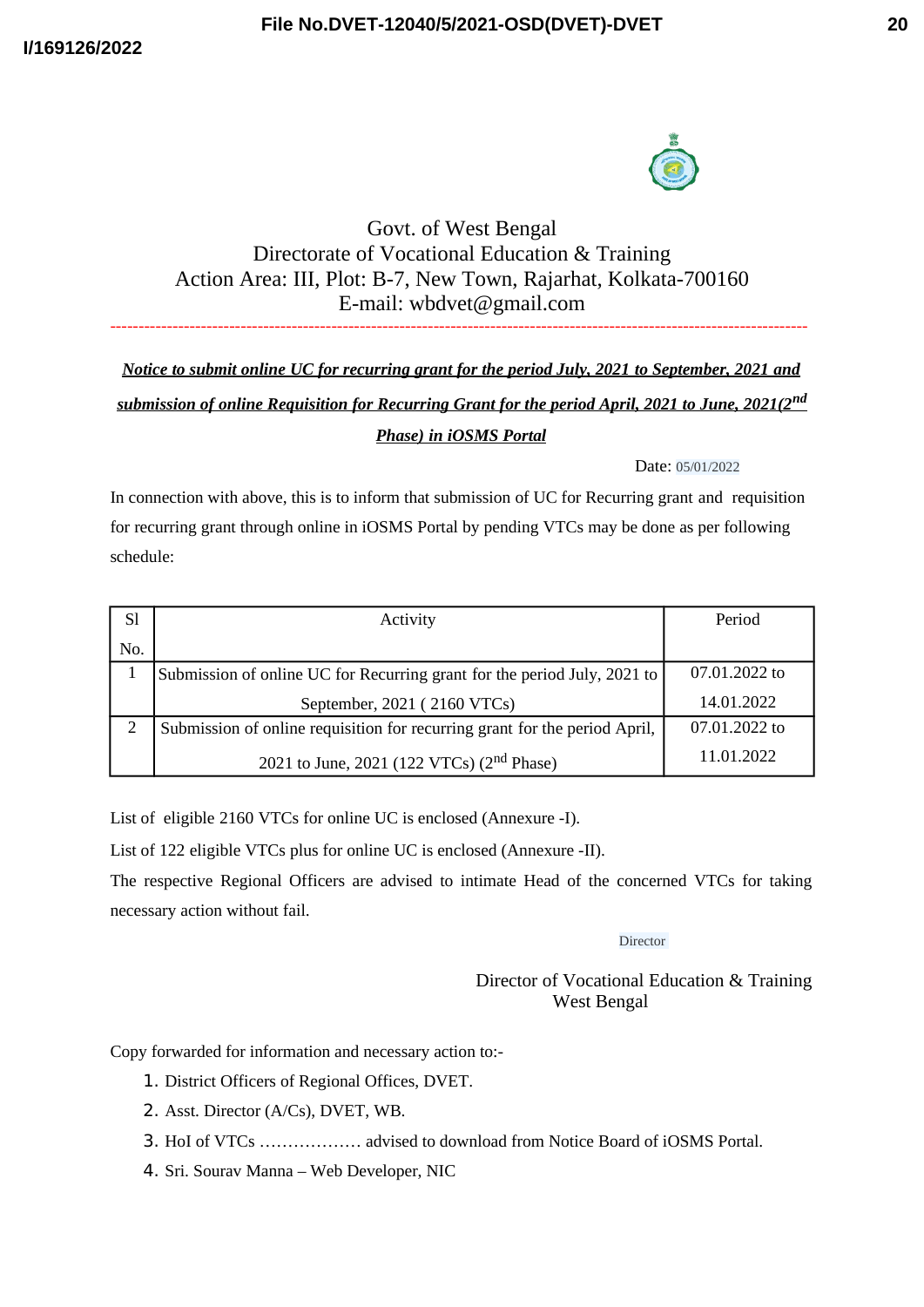Director

Director of Vocational Education &

Training

West Bengal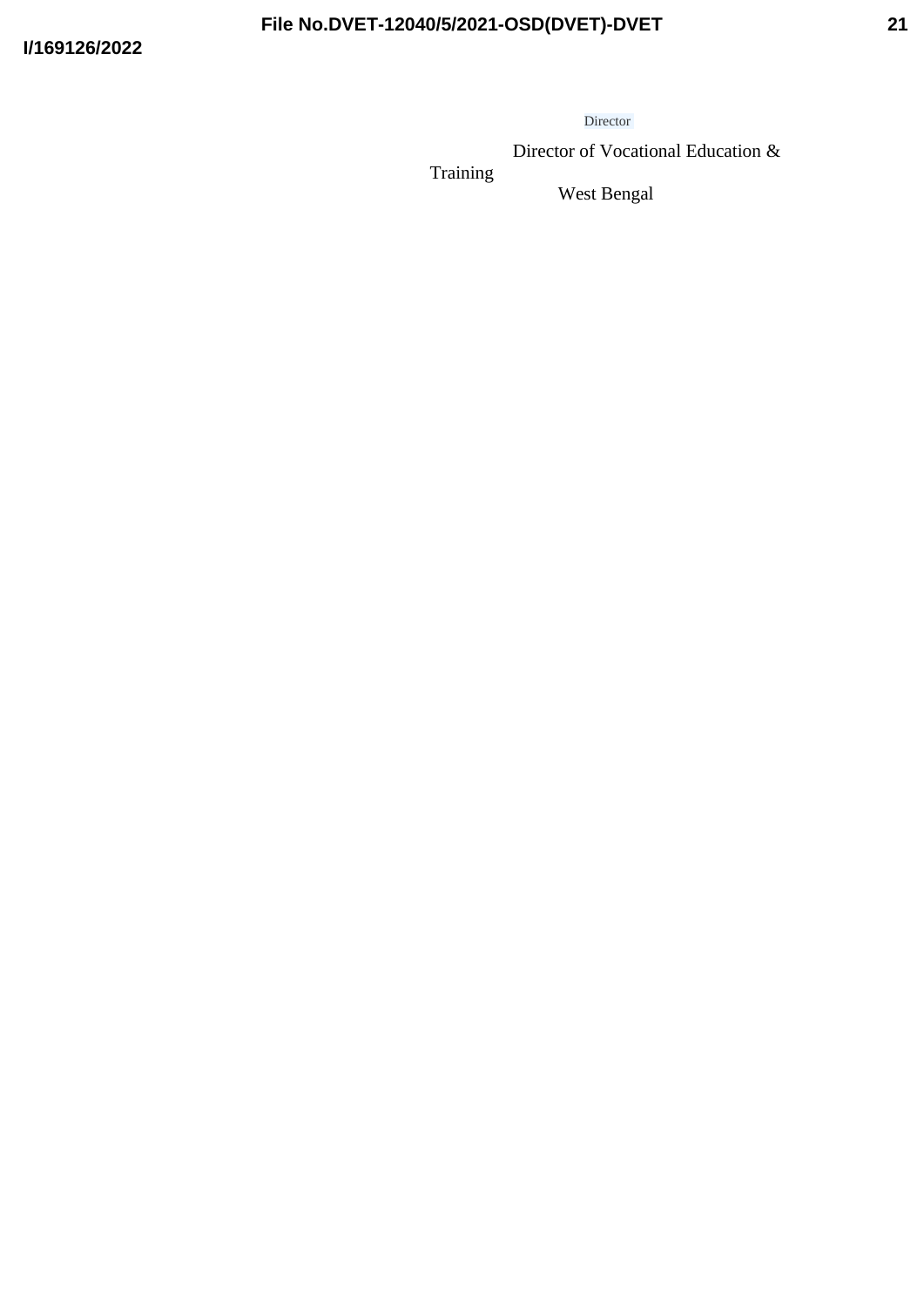| <b>VTC CODE</b> | VTC CODE | VTC CODE | VTC CODE | VTC CODE | VTC CODE | VTC CODE | <b>VTC CODE</b> | <b>VTC CODE</b> |
|-----------------|----------|----------|----------|----------|----------|----------|-----------------|-----------------|
| 8808            | 9361     | 9774     | 6327     | 2562     | 1786     | 5535     | 1616            | 1713            |
| 8584            | 6060     | 1635     | 1637     | 9336     | 8770     | 4203     | 5161            | 1520            |
| 8528            | 2653     | 4202     | 1788     | 2683     | 4222     | 8831     | 5127            | 1205            |
| 9332            | 8567     | 5539     | 9277     | 6289     | 8848     | 5096     | 3525            | 1157            |
| 8510            | 5563     | 8802     | 9308     | 1300     | 1240     | 9334     | 8593            | 1681            |
| 9264            | 9300     | 8867     | 9258     | 1805     | 8818     | 3045     | 8804            | 1773            |
| 8793            | 6189     | 9259     | 8254     | 2568     | 4148     | 8346     | 7853            | 9349            |
| 9345            | 2666     | 2112     | 1807     | 8508     | 2579     | 6295     | 8798            | 1069            |
| 8761            | 3224     | 1516     | 6368     | 5148     | 5183     | 2585     | 8840            | 1352            |
| 6416            | 6017     | 5126     | 9296     | 5011     | 5093     | 5095     | 1767            | 1766            |
| 3033            | 5139     | 9319     | 9267     | 1070     | 8779     | 3652     | 8596            | 1683            |
| 5077            | 8757     | 8788     | 7816     | 5007     | 4159     | 3524     | 8585            | 1330            |
| 1674            | 8789     | 4050     | 8257     | 5189     | 6438     | 8823     | 5152            | 1733            |
| 8287            | 8847     | 6405     | 8274     | 8822     | 6401     | 9356     | 9253            | 1826            |
| 9280            | 8827     | 1632     | 3161     | 4206     | 4037     | 1267     | 2503            | 1019            |
| 5635            | 1735     | 2505     | 8800     | 5198     | 9292     | 7872     | 2710            | 9278            |
| 5505            | 9341     | 8586     | 5524     | 2634     | 5187     | 1337     | 5116            | 8588            |
| 8832            | 1043     | 8251     | 9260     | 8777     | 8781     | 1550     | 3695            | 3143            |
| 4185            | 8758     | 1307     | 2658     | 5531     | 9263     | 9321     | 2519            | 5503            |
| 1250            | 5041     | 5099     | 4220     | 9281     | 9330     | 5654     | 2504            | 6117            |
| 1517            | 6193     | 9358     | 8843     | 9338     | 8805     | 4180     | 8581            | 6106            |
| 5562            | 5110     | 3702     | 8776     | 1034     | 8762     | 4234     | 8525            | 5081            |
| 6364            | 5137     | 5561     | 1682     | 6410     | 4218     | 9288     | 6425            | 8766            |
| 1757            | 5088     | 5542     | 6422     | 1233     | 4052     | 5108     | 9311            | 3536            |
| 8870            | 5104     | 8809     | 5628     | 4199     | 4071     | 7881     | 9254            | 6308            |
| 8871            | 4118     | 4231     | 8859     | 1109     | 2632     | 5160     | 8323            | 9754            |
| 2560            | 5058     | 9265     | 9357     | 9355     | 5509     | 2580     | 7820            | 9305            |
| 1540            | 6209     | 9271     | 2087     | 8775     | 4201     | 5182     | 7822            | 1619            |
| 8839            | 9262     | 9347     | 5051     | 9340     | 4034     | 2624     | 9293            | 2701            |
| 8837            | 8784     | 6273     | 9333     | 1127     | 5511     | 5034     | 4215            | 1692            |
| 5677            | 6439     | 5501     | 9323     | 5667     | 2601     | 5564     | 9279            | 5533            |
| 2706            | 5508     | 2540     | 9306     | 9275     | 2539     | 1803     | 9339            | 5525            |
| 8302            | 8771     | 8821     | 8795     | 1759     | 1138     | 1012     | 2109            | 5512            |
| 8319            | 1342     | 3013     | 8803     | 6044     | 3631     | 6139     | 3749            | 4156            |
| 2618            | 8562     | 2557     | 1319     | 3669     | 3826     | 8791     | 6124            | 4194            |
| 8787            | 5618     | 7874     | 1573     | 8825     | 3828     | 8786     | 3823            | 1313            |
| 5090            | 8546     | 5638     | 1687     | 3596     | 3815     | 9325     | 3519            | 1246            |
| 3733            | 9298     | 5199     | 1764     | 3564     | 9794     | 8860     | 9755            | 8810            |
| 8352            | 9353     | 5174     | 1015     | 8772     | 7882     | 7870     | 8866            | 2545            |
| 9312            | 8531     | 1081     | 1726     | 8849     | 8836     | 3570     | 3759            | 8517            |
| 4152            | 1316     | 9316     | 3836     | 8824     | 3693     | 3589     | 3520            | 9261            |
| 5004            | 8816     | 5673     | 8769     | 3692     | 9790     | 7764     | 6210            | 9299            |
| 2146            | 9283     | 2691     | 8764     | 3822     | 8765     | 5141     | 3650            | 9272            |
| 2551            | 8833     | 3332     | 3688     | 6101     | 6028     | 6194     | 1588            | 9314            |

**ANNEXURE-I**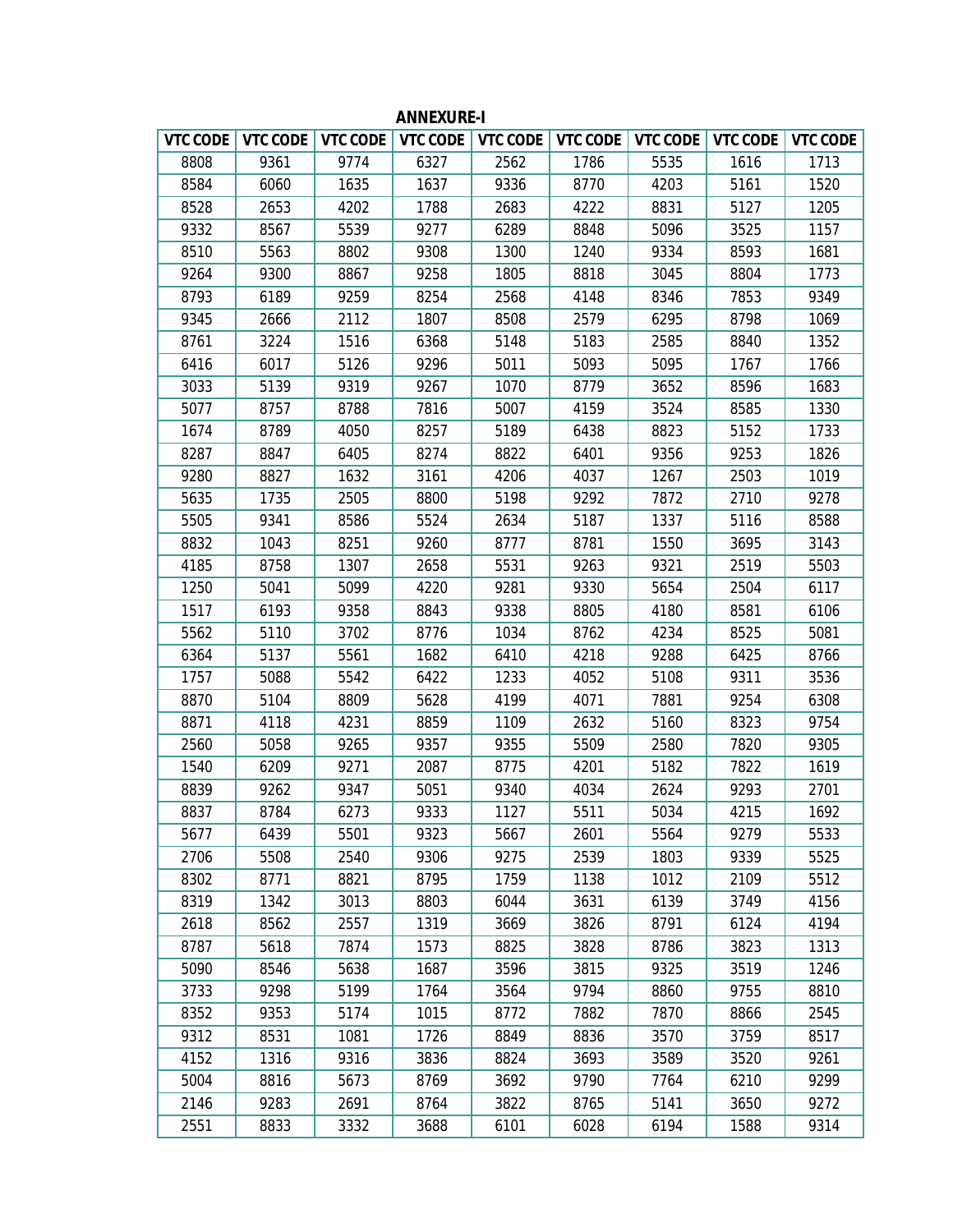|      |      | VTC CODE   VTC CODE   VTC CODE |      |      | VTC CODE   VTC CODE   VTC CODE |      | VTC CODE   VTC CODE   VTC CODE |      |
|------|------|--------------------------------|------|------|--------------------------------|------|--------------------------------|------|
| 8845 | 9344 | 3052                           | 6796 | 9763 | 3134                           | 6178 | 1645                           | 6824 |
| 1697 | 9318 | 3213                           | 5195 | 3772 | 7761                           | 2685 | 3443                           | 3399 |
| 1750 | 2700 | 6159                           | 3648 | 2586 | 3583                           | 1029 | 9304                           | 3061 |
| 9337 | 1376 | 5555                           | 2711 | 8537 | 1025                           | 2651 | 5605                           | 6038 |
| 6389 | 8512 | 3672                           | 1695 | 5027 | 3516                           | 3552 | 1824                           | 2135 |
| 8532 | 8278 | 5544                           | 1213 | 3851 | 2003                           | 6793 | 9813                           | 3336 |
| 9289 | 6261 | 3515                           | 5672 | 7843 | 6790                           | 2509 | 3679                           | 3771 |
| 1811 | 2510 | 5158                           | 3793 | 7907 | 6847                           | 1152 | 3763                           | 2609 |
| 2134 | 9324 | 5078                           | 3344 | 6809 | 1804                           | 2062 | 4101                           | 3665 |
| 3508 | 6019 | 5089                           | 3751 | 7887 | 1705                           | 8303 | 4145                           | 6128 |
| 1830 | 1677 | 2156                           | 3065 | 6197 | 3522                           | 2607 | 5117                           | 1079 |
| 1542 | 9256 | 1111                           | 9767 | 6158 | 3095                           | 4004 | 3607                           | 6260 |
| 8321 | 9320 | 5619                           | 3324 | 3622 | 6772                           | 6823 | 5674                           | 3686 |
| 1368 | 1644 | 5678                           | 2506 | 6407 | 6826                           | 9276 | 7828                           | 6787 |
| 1178 | 1810 | 6079                           | 3264 | 6335 | 3537                           | 6153 | 3507                           | 2078 |
| 1197 | 1329 | 3724                           | 2042 | 9284 | 6424                           | 4063 | 3635                           | 3563 |
| 1268 | 1548 | 1050                           | 8318 | 5643 | 7894                           | 6325 | 6163                           | 3781 |
| 5520 | 1774 | 6066                           | 3576 | 5603 | 1818                           | 1309 | 3051                           | 3770 |
| 4119 | 1555 | 1196                           | 3254 | 3666 | 5094                           | 4128 | 7840                           | 62   |
| 3705 | 1072 | 2169                           | 1141 | 6149 | 3315                           | 9810 | 8295                           | 8311 |
| 5079 | 1351 | 6034                           | 2171 | 6421 | 3625                           | 8337 | 3778                           | 33   |
| 8763 | 1129 | 1741                           | 1270 | 8863 | 7825                           | 6926 | 5536                           | 3049 |
| 8560 | 1651 | 4102                           | 6105 | 3862 | 7758                           | 3380 | 3027                           | 7857 |
| 5033 | 6350 | 9782                           | 3559 | 4060 | 6924                           | 3837 | 7808                           | 7798 |
| 8514 | 2097 | 9811                           | 5653 | 6281 | 8555                           | 1614 | 3325                           | 7854 |
| 5504 | 6373 | 8280                           | 3009 | 3180 | 3151                           | 1797 | 6296                           | 2589 |
| 1823 | 3578 | 3639                           | 3273 | 6767 | 6864                           | 5532 | 7833                           | 3010 |
| 2679 | 4223 | 6844                           | 3034 | 6161 | 6771                           | 1208 | 4019                           | 3706 |
| 8344 | 1702 | 9270                           | 3128 | 7900 | 3352                           | 2558 | 2161                           | 7836 |
| 8579 | 123  | 9274                           | 1661 | 3532 | 86                             | 7842 | 3799                           | 7846 |
| 8813 | 1699 | 3121                           | 1273 | 5026 | 6270                           | 3023 | 4122                           | 3784 |
| 9313 | 6285 | 1193                           | 2066 | 5039 | 2039                           | 2670 | 6115                           | 3102 |
| 8756 | 6363 | 4001                           | 6789 | 3646 | 2672                           | 1514 | 5045                           | 3801 |
| 9322 | 3818 | 8281                           | 6853 | 4032 | 1063                           | 6116 | 5046                           | 7776 |
| 9273 | 3708 | 3694                           | 8291 | 6830 | 2133                           | 9346 | 5024                           | 99   |
| 3572 | 2587 | 8518                           | 3809 | 1168 | 2095                           | 3229 | 6020                           | 2577 |
| 9291 | 2099 | 6878                           | 5142 | 1559 | 3530                           | 3717 | 6174                           | 3361 |
| 7868 | 8529 | 8333                           | 4029 | 6907 | 1541                           | 3699 | 5006                           | 8276 |
| 9294 | 3863 | 6372                           | 2547 | 7826 | 1275                           | 5143 | 4018                           | 3561 |
| 9257 | 3528 | 6305                           | 6342 | 3779 | 2713                           | 1708 | 6005                           | 3123 |
| 6110 | 6316 | 4135                           | 6347 | 6785 | 3535                           | 2101 | 4022                           | 3619 |
| 7770 | 1155 | 1147                           | 1303 | 3351 | 1812                           | 7786 | 6012                           | 3114 |
| 8260 | 3854 | 21                             | 1306 | 1045 | 3668                           | 3847 | 3047                           | 8519 |
| 1163 | 2546 | 6029                           | 5030 | 1202 | 6377                           | 3076 | 4040                           | 2142 |

**ANNEXURE-I (contd.)**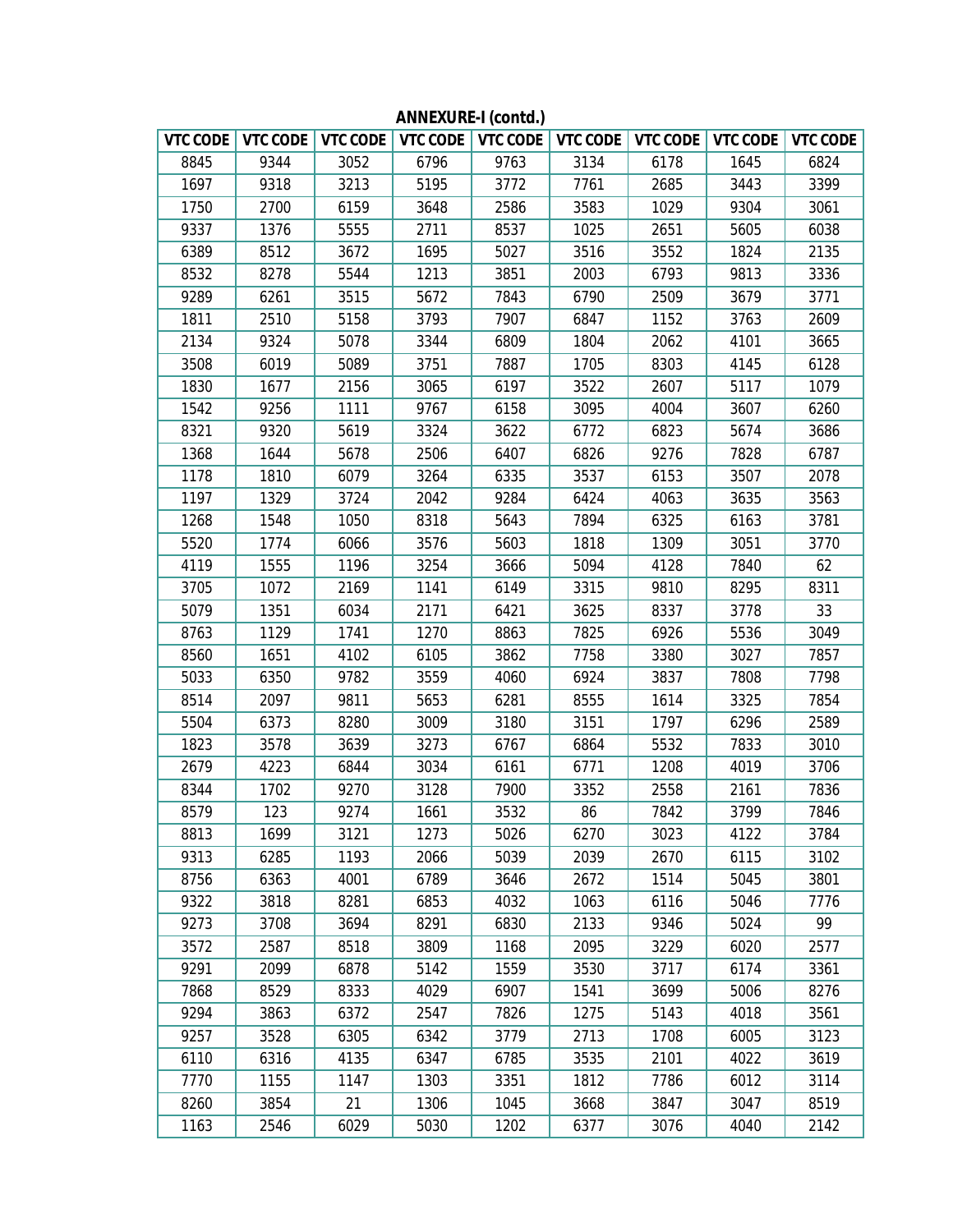|      |      | VTC CODE   VTC CODE   VTC CODE   VTC CODE   VTC CODE   VTC CODE |      |      |      | VTC CODE       |      | VTC CODE   VTC CODE |
|------|------|-----------------------------------------------------------------|------|------|------|----------------|------|---------------------|
| 1174 | 6836 | 6338                                                            | 1278 | 2537 | 6051 | 3654           | 8320 | 9773                |
| 8554 | 8284 | 6057                                                            | 2515 | 3266 | 3262 | 5069           | 6433 | 4104                |
| 1007 | 3697 | 3040                                                            | 3019 | 1617 | 1567 | 6775           | 2552 | 6362                |
| 3413 | 3415 | 3062                                                            | 8293 | 3460 | 1160 | 2621           | 8342 | 3555                |
| 1581 | 3782 | 3294                                                            | 3387 | 5169 | 7904 | 6371           | 6765 | 3149                |
| 8544 | 1252 | 3068                                                            | 1022 | 5097 | 7856 | 5112           | 3225 | 3058                |
| 3662 | 7801 | 5615                                                            | 1011 | 7773 | 6172 | 6858           | 3612 | 3574                |
| 3385 | 2125 | 4245                                                            | 6031 | 2650 | 3174 | 4065           | 4207 | 3791                |
| 5637 | 3200 | 6129                                                            | 2565 | 3816 | 3164 | 1180           | 6303 | 2536                |
| 5601 | 6798 | 6032                                                            | 6928 | 79   | 3425 | 2625           | 6340 | 6784                |
| 7818 | 6774 | 3764                                                            | 6052 | 3072 | 1636 | 2561           | 6275 | 8817                |
| 5608 | 6751 | 3141                                                            | 1597 | 4121 | 2175 | 6307           | 6378 | 6872                |
| 5639 | 6899 | 1284                                                            | 8279 | 75   | 2594 | 1171           | 4089 | 9751                |
| 3312 | 6863 | 2606                                                            | 6918 | 3557 | 2016 | 6773           | 1765 | 8601                |
| 2611 | 6813 | 1243                                                            | 6084 | 3750 | 1153 | 8264           | 1704 | 3775                |
| 2019 | 8334 | 8559                                                            | 8252 | 8857 | 5010 | 6151           | 3117 | 1042                |
| 3734 | 6908 | 1716                                                            | 1097 | 3440 | 2104 | 6008           | 3658 | 3719                |
| 109  | 8294 | 7896                                                            | 2605 | 8266 | 3222 | 1349           | 3183 | 1080                |
| 8289 | 3026 | 3773                                                            | 1151 | 7791 | 2516 | 1698           | 1743 | 6134                |
| 3644 | 1745 | 3597                                                            | 2022 | 3348 | 6299 | 6804           | 3086 | 6934                |
| 3710 | 3103 | 3036                                                            | 2069 | 3186 | 1347 | 6341           | 1634 | 2627                |
| 3406 | 2588 | 7811                                                            | 2598 | 3311 | 3830 | 55             | 3511 | 4061                |
| 5610 | 1059 | 3316                                                            | 5065 | 3667 | 5013 | 4017           | 3711 | 2656                |
| 5515 | 3300 | 6367                                                            | 3827 | 5625 | 1002 | 5558           | 3170 | 2544                |
| 1706 | 8288 | 2195                                                            | 5595 | 3308 | 6762 | 4100           | 6820 | 5130                |
| 3438 | 2035 | 1169                                                            | 1528 | 7863 | 4074 | 1793           | 2123 | 5140                |
| 8806 | 1052 | 2154                                                            | 2674 | 3725 | 1382 | 6349           | 42   | 4058                |
| 8285 | 5053 | 3541                                                            | 3545 | 1783 | 1255 | 6297           | 2151 | 8826                |
| 8272 | 3015 | 6769                                                            | 7789 | 2620 | 5519 | 6346           | 6777 | 112                 |
| 3029 | 3091 | 3144                                                            | 3562 | 4155 | 6292 | 6278           | 2088 | 2127                |
| 3173 | 6136 | 7837                                                            | 6288 | 3007 | 6125 | 3391           | 2064 | 4106                |
| 6265 | 8355 | 7783                                                            | 1110 | 7810 | 1366 | 2573           | 2652 | 6361                |
| 1126 | 7844 | 3355                                                            | 83   | 1105 | 4003 | 6412           | 6800 | 2004                |
| 3580 | 3056 | 3105                                                            | 6121 | 6283 | 3057 | 6441           | 7908 | 6376                |
| 3439 | 2641 | 7781                                                            | 6432 | 5087 | 3577 | 2158           | 6391 | 8256                |
| 3039 | 6842 | 2530                                                            | 6402 | 1227 | 3088 | 4084           | 7793 | 5131                |
| 3414 | 3376 | 1046                                                            | 1054 | 1074 | 3080 | 3050           | 2645 | 8780                |
| 8861 | 8812 | 3792                                                            | 4103 | 59   | 1769 | 6799           | 9808 | 5132                |
| 7873 | 3788 | 3152                                                            | 7797 | 5102 | 2528 | 6344           | 2183 | 6329                |
| 7861 | 5054 | 8265                                                            | 7767 | 3177 | 5510 | 6881           | 5529 | 5036                |
| 6906 | 5585 | 8271                                                            | 8868 | 6761 | 6855 | 1626           | 8815 | 5025                |
| 6833 | 2071 | 7845                                                            | 6321 | 2583 | 6374 | 4116           | 3610 | 5514                |
| 8335 | 6866 | 3042                                                            | 2548 | 5083 | 1563 | $\overline{7}$ | 1749 | 6837                |
| 8316 | 3221 | 48                                                              | 3455 | 3846 | 1673 | 3365           | 3501 | 9753                |

**ANNEXURE-I (contd.)**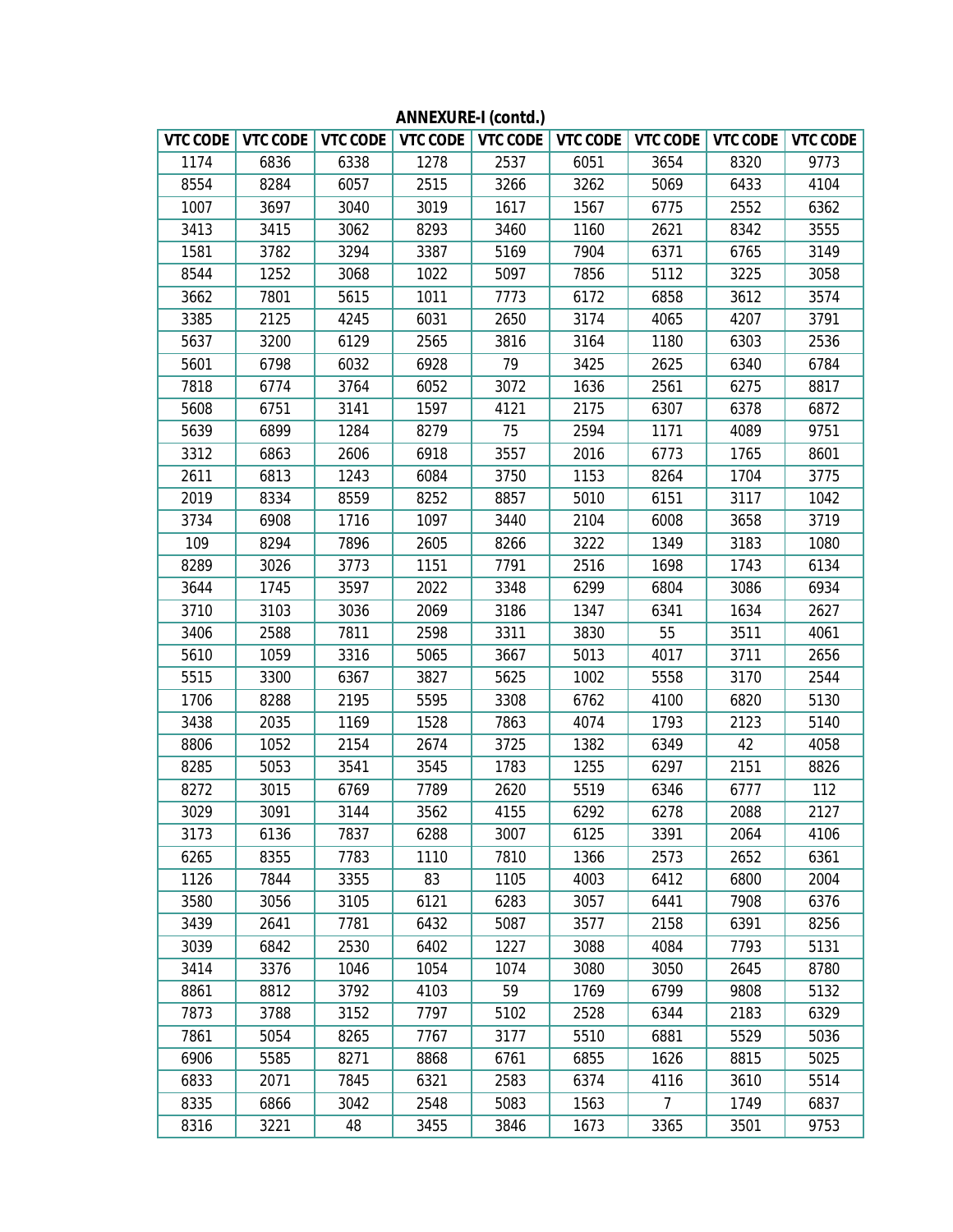| VTC CODE |      | VTC CODE   VTC CODE |      |      | VTC CODE   VTC CODE   VTC CODE | VTC CODE |      | VTC CODE   VTC CODE |
|----------|------|---------------------|------|------|--------------------------------|----------|------|---------------------|
| 1207     | 3147 | 6279                | 5593 | 6262 | 5023                           | 114      | 2054 | 3125                |
| 1560     | 7804 | 2044                | 8759 | 6182 | 6778                           | 1776     | 3554 | 6758                |
| 1580     | 8543 | 9290                | 4097 | 7772 | 6802                           | 1544     | 7800 | 3529                |
| 3742     | 7897 | 6144                | 3133 | 3369 | 6943                           | 1039     | 28   | 3840                |
| 5513     | 6280 | 7775                | 4027 | 1709 | 5037                           | 1772     | 2541 | 2164                |
| 2596     | 3412 | 3592                | 3848 | 3096 | 1291                           | 1615     | 3587 | 3643                |
| 8538     | 3789 | 7851                | 3547 | 3060 | 7795                           | 1251     | 4006 | 3506                |
| 6286     | 3754 | 7796                | 2040 | 3297 | 6256                           | 1143     | 4041 | 6955                |
| 2689     | 3849 | 3618                | 1033 | 4211 | 6253                           | 1064     | 3843 | 6940                |
| 6015     | 4013 | 3802                | 6201 | 3601 | 9302                           | 1344     | 8551 | 4086                |
| 7765     | 6080 | 8799                | 3208 | 3327 | 7768                           | 1182     | 8541 | 7753                |
| 7794     | 3394 | 2006                | 3085 | 3633 | 8253                           | 1192     | 6948 | 8339                |
| 3598     | 2153 | 3805                | 8255 | 3330 | 3241                           | 103      | 8269 | 2025                |
| 6760     | 2036 | 3003                | 3043 | 3230 | 3203                           | 1527     | 3031 | 3521                |
| 3560     | 2198 | 7821                | 2147 | 3523 | 3568                           | 1158     | 8268 | 2080                |
| 3184     | 3738 | 1170                | 3410 | 3350 | 6011                           | 1260     | 8259 | 3582                |
| 1654     | 3785 | 3538                | 4036 | 7835 | 5584                           | 1055     | 8332 | 3277                |
| 1680     | 3626 | 3609                | 3814 | 3179 | 6064                           | 1271     | 8574 | 3345                |
| 1369     | 6418 | 7892                | 4244 | 3712 | 3176                           | 1272     | 8561 | 3071                |
| 1357     | 5671 | 3824                | 3403 | 6022 | 104                            | 8349     | 6917 | 2020                |
| 6092     | 6952 | 2569                | 4068 | 6868 | 1618                           | 3166     | 8534 | 4072                |
| 8855     | 3400 | 2174                | 3539 | 3106 | 1519                           | 3636     | 2523 | 6939                |
| 3251     | 5056 | 3073                | 92   | 6320 | 29                             | 2698     | 9778 | 8313                |
| 7880     | 2514 | 2535                | 4066 | 3289 | 1008                           | 2518     | 6803 | 7779                |
| 1339     | 3768 | 6352                | 3097 | 5017 | 1694                           | 3253     | 6825 | 2613                |
| 6764     | 3743 | 6400                | 5552 | 3159 | 1335                           | 2067     | 3055 | 7902                |
| 3233     | 3637 | 1290                | 3704 | 3044 | 63                             | 5028     | 3810 | 8526                |
| 7790     | 1154 | 6287                | 3553 | 2527 | 60                             | 7799     | 8856 | 7876                |
| 7832     | 7859 | 3113                | 3645 | 3181 | 1513                           | 6096     | 6931 | 7763                |
| 3504     | 7785 | 8513                | 8331 | 6109 | 1501                           | 2602     | 3148 | 4110                |
| 3274     | 3647 | 6788                | 3800 | 3808 | 9                              | 6040     | 8282 | 7792                |
| 8533     | 7834 | 5171                | 3551 | 3844 | 1068                           | 2072     | 6776 | 3093                |
| 2590     | 3012 | 6779                | 2677 | 6947 | 67                             | 8329     | 2047 | 4051                |
| 6113     | 9269 | 3797                | 3108 | 4184 | 1159                           | 8261     | 7762 | 3030                |
| 3360     | 3390 | 7866                | 3517 | 3210 | 1090                           | 6770     | 6268 | 9805                |
| 8275     | 3014 | 3531                | 7766 | 3112 | 1574                           | 3701     | 3716 | 9331                |
| 2005     | 5060 | 4048                | 6277 | 3502 | 1269                           | 5014     | 8270 | 3608                |
| 3546     | 2162 | 3022                | 2018 | 3549 | 6834                           | 3593     | 6168 | 5629                |
| 7855     | 1186 | 3821                | 6276 | 6030 | 1032                           | 6827     | 8343 | 3621                |
| 2564     | 3359 | 3163                | 6801 | 2024 | 1539                           | 3548     | 6935 | 7865                |
| 7831     | 7885 | 3758                | 6436 | 7830 | 1053                           | 3514     | 6870 | 3566                |
| 3069     | 8548 | 6419                | 2083 | 2654 | 1075                           | 1120     | 6910 | 7875                |
| 3845     | 6386 | 6831                | 3089 | 2173 | 1040                           | 4224     | 3630 | 3162                |
| 3202     | 3611 | 6756                | 7754 | 3663 | 9777                           | 2041     | 3584 | 9804                |

**ANNEXURE-I (contd.)**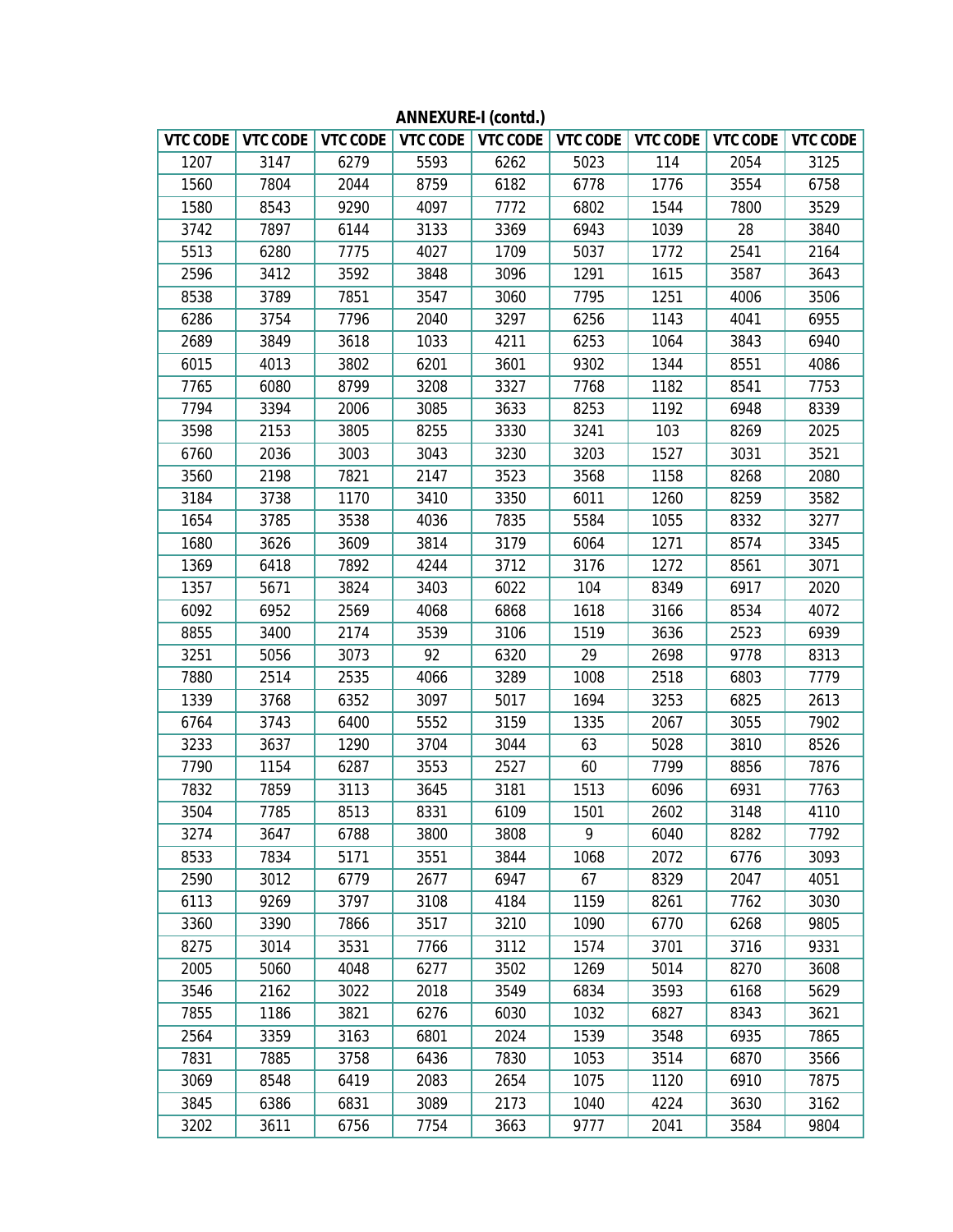| VTC CODE |      | VTC CODE   VTC CODE |      |      | VTC CODE   VTC CODE   VTC CODE |      | VTC CODE   VTC CODE   VTC CODE |      |
|----------|------|---------------------|------|------|--------------------------------|------|--------------------------------|------|
| 4167     | 2662 | 4246                | 1675 | 9352 | 110                            | 3124 | 120                            | 5521 |
| 6132     | 2702 | 5082                | 5009 | 4130 | 8336                           | 100  | 3331                           | 5648 |
| 2531     | 4113 | 4189                | 8552 | 1175 | 2023                           | 5086 | 81                             | 1572 |
| 4083     | 6027 | 6056                | 5633 | 8590 | 3138                           | 5518 | 3082                           | 4150 |
| 9752     | 3379 | 5124                | 1731 | 7899 | 6859                           | 6370 | 3153                           | 3729 |
| 2116     | 8347 | 7898                | 1564 | 8580 | 6301                           | 6409 | 8577                           | 3335 |
| 4087     | 3638 | 9328                | 8834 | 1621 | 3257                           | 2608 | 2009                           | 3235 |
| 7819     | 2538 | 1556                | 8589 | 1222 | 5029                           | 3053 | 6035                           | 3370 |
| 3038     | 8516 | 5644                | 4123 | 1620 | 6791                           | 3256 | 6188                           | 3207 |
| 6759     | 8801 | 2694                | 7895 | 8587 | 6290                           | 8600 | 3722                           | 1098 |
| 7780     | 1036 | 2631                | 1650 | 1511 | 8507                           | 6944 | 6353                           | 6429 |
| 7864     | 1795 | 2690                | 6065 | 6902 | 2026                           | 8563 | 1806                           | 1719 |
| 7839     | 1333 | 4163                | 8820 | 3169 | 1089                           | 3172 | 2057                           | 6806 |
| 6867     | 25   | 3860                | 9285 | 6875 | 1775                           | 2107 | 2001                           | 2012 |
| 8327     | 1763 | 5547                | 8523 | 6843 | 3107                           | 3024 | 5530                           | 5181 |
| 7877     | 1630 | 5055                | 2082 | 3314 | 6205                           | 6191 | 3783                           | 3018 |
| 8535     | 1145 | 5018                | 6428 | 3839 | 3510                           | 124  | 3834                           | 2187 |
| 6795     | 1142 | 1671                | 1117 | 6166 | 1742                           | 80   | 3248                           | 3678 |
| 8830     | 1808 | 5019                | 6434 | 5528 | 3263                           | 3084 | 1503                           | 1198 |
| 7759     | 1322 | 1013                | 1112 | 1850 | 117                            | 3790 | 3136                           | 1085 |
| 6953     | 1553 | 6271                | 1624 | 3588 | 1123                           | 3246 | 2549                           | 3534 |
| 7909     | 1206 | 5071                | 1543 | 3707 | 2136                           | 3741 | 3046                           | 6355 |
| 7886     | 1570 | 8527                | 1549 | 1047 | 3021                           | 3620 | 2091                           | 6003 |
| 7774     | 13   | 8571                | 1137 | 6351 | 6882                           | 3193 | 7838                           | 3657 |
| 6933     | 1164 | 9351                | 1311 | 1365 | 7871                           | 3090 | 3087                           | 6440 |
| 7752     | 1508 | 1510                | 9317 | 1348 | 2529                           | 3543 | 3028                           | 1005 |
| 6913     | 1851 | 4073                | 1596 | 6037 | 1568                           | 3595 | 3787                           | 6009 |
| 7802     | 1361 | 4136                | 8858 | 6127 | 1771                           | 3252 | 2007                           | 5084 |
| 7784     | 1149 | 8853                | 5675 | 6763 | 3178                           | 3632 | 6048                           | 1648 |
| 6780     | 6091 | 6258                | 8854 | 1057 | 3182                           | 3813 | 6165                           | 3372 |
| 6921     | 3624 | 5123                | 1538 | 6274 | 8553                           | 8515 | 5070                           | 3268 |
| 6925     | 3634 | 6311                | 2511 | 5001 | 6794                           | 6865 | 6103                           | 1813 |
| 6047     | 3739 | 1248                | 8292 | 6252 | 6845                           | 8314 | 8258                           | 3079 |
| 2149     | 3769 | 4038                | 5642 | 1237 | 1756                           | 3078 | 5050                           | 5192 |
| 6120     | 6123 | 6384                | 4055 | 4047 | 3518                           | 1087 | 4093                           | 6145 |
| 2532     | 8869 | 5662                | 6336 | 7879 | 6388                           | 1049 | 6810                           | 6951 |
| 2055     | 5080 | 6042                | 4212 | 6874 | 3627                           | 3342 | 6914                           | 6903 |
| 2185     | 6036 | 5020                | 8569 | 3118 | 3231                           | 3196 | 3035                           | 6148 |
| 6916     | 5109 | 5120                | 8570 | 3418 | 2034                           | 1662 | 1166                           | 3189 |
| 6862     | 6041 | 5128                | 8502 | 3158 | 8317                           | 3098 | 6819                           | 1062 |
| 7903     | 1515 | 1247                | 2696 | 8356 | 8522                           | 6920 | 5666                           | 2139 |
| 7890     | 5176 | 1780                | 2574 | 1293 | 6811                           | 3218 | 119                            | 4172 |
| 5646     | 3829 | 4054                | 2646 | 3748 | 3156                           | 4082 | 3594                           | 6930 |
| 6108     | 4035 | 1263                | 2517 | 1831 | 3267                           | 3283 | 2688                           | 1378 |

**ANNEXURE-I (contd.)**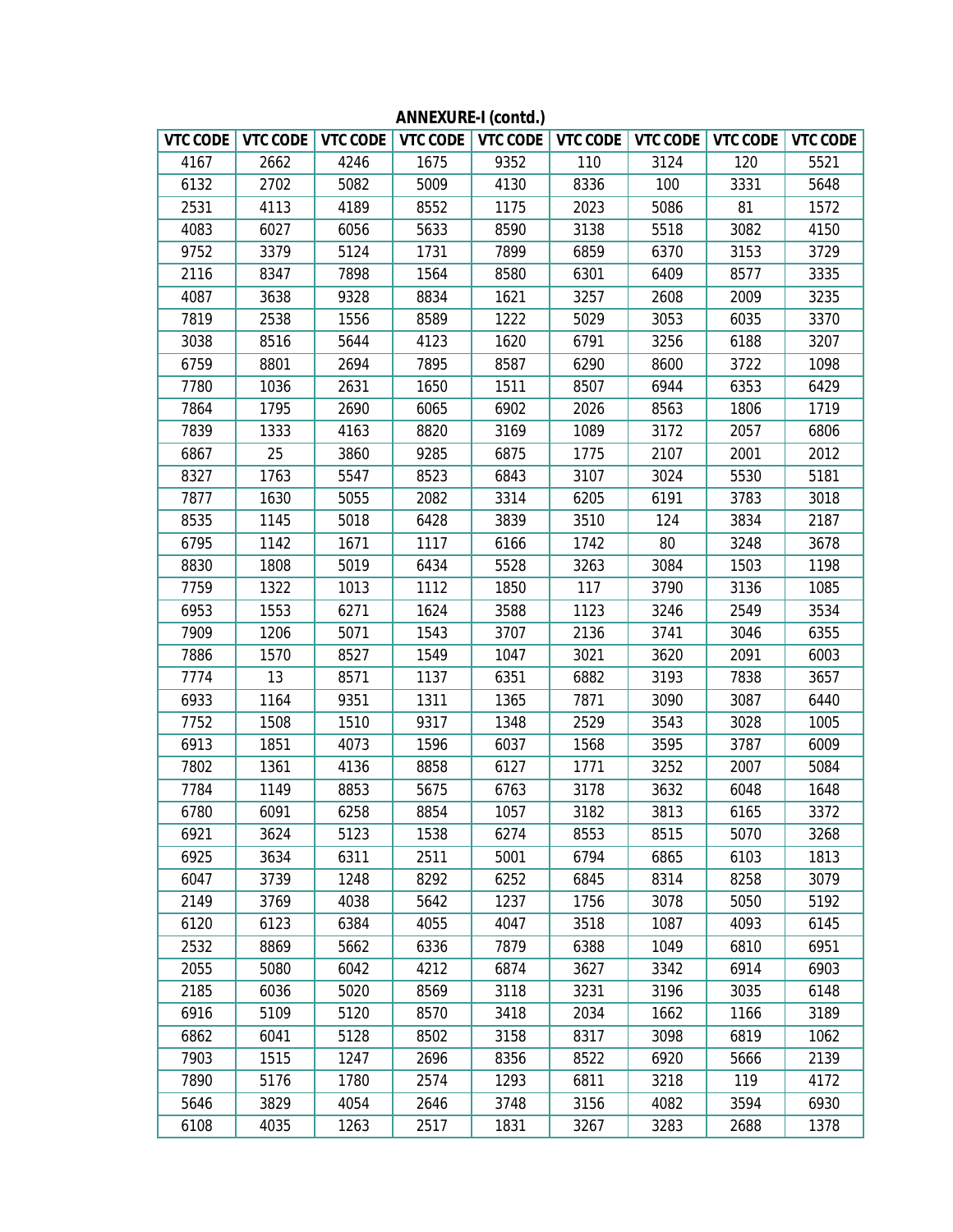| <b>VTC CODE</b> | <b>VTC CODE</b> | <b>VTC CODE</b> | <b>VTC CODE</b> |      | VTC CODE   VTC CODE   VTC CODE   VTC CODE |  | <b>VTC CODE</b> |
|-----------------|-----------------|-----------------|-----------------|------|-------------------------------------------|--|-----------------|
| 6812            | 3565            | 3615            | 2011            | 1324 |                                           |  |                 |
| 1176            | 1009            | 3171            | 5072            | 8501 |                                           |  |                 |
| 6369            | 2068            | 3247            | 2550            | 8542 |                                           |  |                 |
| 3064            | 3398            | 3100            | 3063            | 8273 |                                           |  |                 |
| 6818            | 6206            | 6025            | 6937            |      |                                           |  |                 |
| 3017            | 3150            | 1814            | 3101            |      |                                           |  |                 |
| 3544            | 6766            | 3199            | 6880            |      |                                           |  |                 |
| 3371            | 3685            | 6835            | 45              |      |                                           |  |                 |
| 6851            | 3059            | 3424            | 9252            |      |                                           |  |                 |
| 8530            | 1816            | 5043            | 6061            |      |                                           |  |                 |
| 3833            | 3188            | 6254            | 6204            |      |                                           |  |                 |
| 3796            | 1679            | 2660            | 3175            |      |                                           |  |                 |
| 3234            | 3366            | 3319            | 6122            |      |                                           |  |                 |
| 6013            | 3067            | 1189            | 3292            |      |                                           |  |                 |
| 2190            | 7777            | 6263            | 3228            |      |                                           |  |                 |
| 3419            | 1518            | 8308            | 3835            |      |                                           |  |                 |
| 3408            | 1505            | 2592            | 3135            |      |                                           |  |                 |
| 6954            | 1135            | 1021            | 1647            |      |                                           |  |                 |
| 6786            | 1660            | 1326            | 3185            |      |                                           |  |                 |
| 3765            | 3713            | 6822            | 3356            |      |                                           |  |                 |
| 3623            | 6366            | 8557            | 3841            |      |                                           |  |                 |
| 3727            | 1592            | 3579            | 3099            |      |                                           |  |                 |
| 2163            | 5596            | 8310            | 3744            |      |                                           |  |                 |
| 3320            | 3214            | 101             | 1712            |      |                                           |  |                 |
| 7878            | 5659            | 2167            | 1088            |      |                                           |  |                 |
| 4191            | 5166            | 6282            | 3006            |      |                                           |  |                 |
| 3856            | 6043            | 3011            | 3642            |      |                                           |  |                 |
| 2512            | 1643            | 2591            | 3299            |      |                                           |  |                 |
| 3223            | 3261            | 6039            | 3569            |      |                                           |  |                 |
| 5164            | 3353            | 2533            | 3575            |      |                                           |  |                 |
| 1209            | 5151            | 1546            | 3328            |      |                                           |  |                 |
| 1710            | 3216            | 8520            | 3512            |      |                                           |  |                 |
| 68              | 3655            | 3275            | 3211            |      |                                           |  |                 |
| 1343            | 3001            | 6888            | 3392            |      |                                           |  |                 |
| 2122            | 3670            | 3682            | 3157            |      |                                           |  |                 |
| 3145            | 1204            | 3628            | 2612            |      |                                           |  |                 |
| 2117            | 6783            | 6781            | 1755            |      |                                           |  |                 |
| 7829            | 1044            | 3730            | 3591            |      |                                           |  |                 |
| 5147            | 5594            | 3452            | 3586            |      |                                           |  |                 |
| 3453            | 6854            | 3363            | 3671            |      |                                           |  |                 |
| 3192            | 1782            | 8338            | 1184            |      |                                           |  |                 |
| 3422            | 6932            | 3104            | 3217            |      |                                           |  |                 |
| 1232            | 6893            | 1277            | 2630            |      |                                           |  |                 |
| 2687            | 3794            | 6002            | 1371            |      |                                           |  |                 |

**ANNEXURE-I (contd.)**